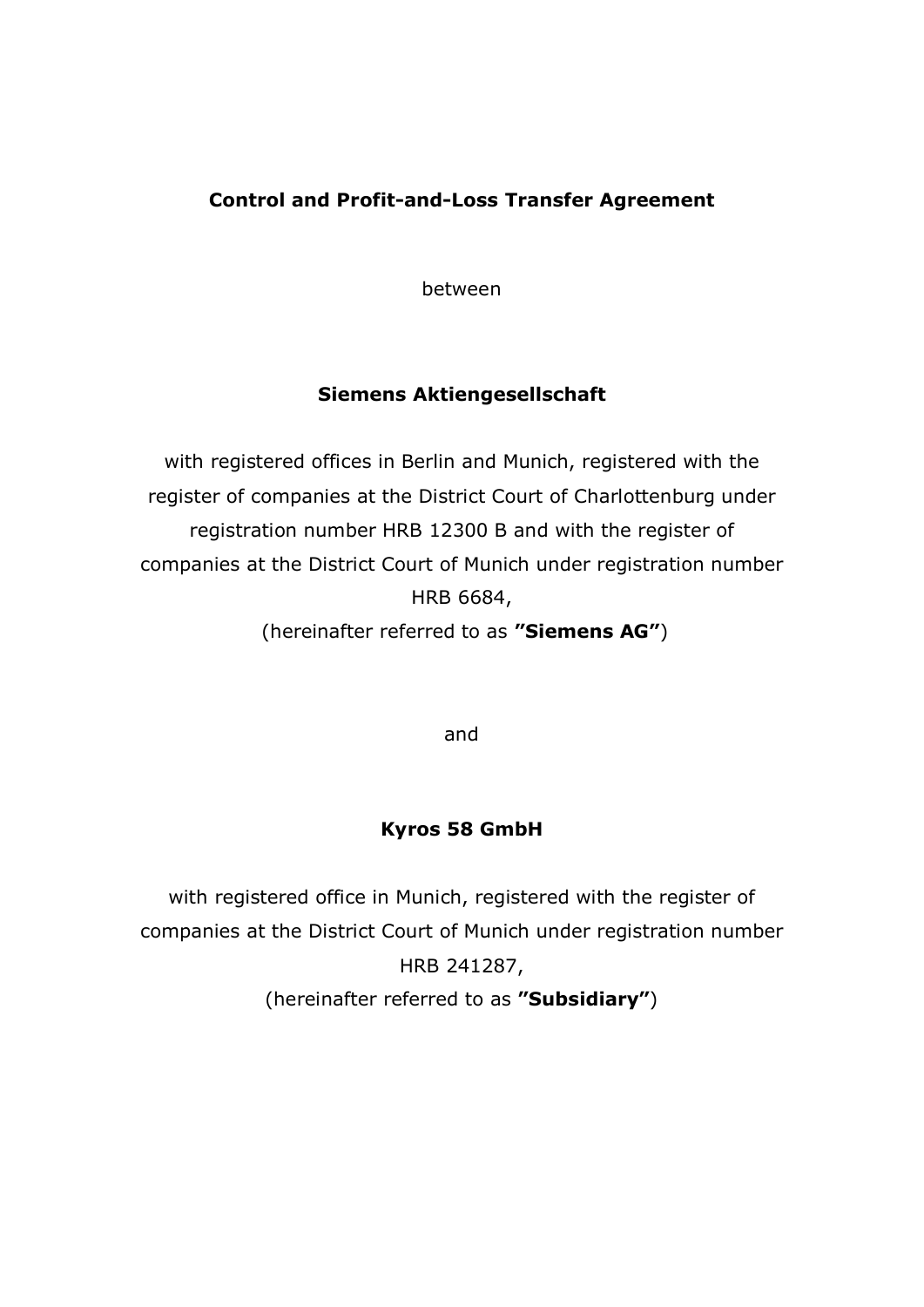### **Preamble**

Siemens AG is the sole shareholder of the Subsidiary.

#### **Article 1 - Control**

- 1.1 The Subsidiary shall subordinate management of its company to Siemens AG.
- 1.2 Siemens AG shall accordingly have the right to give instructions to the Management of the Subsidiary on how the Subsidiary is to be managed (including its entire commercial sphere within the meaning of the Value-Added Tax Act (UStG)). The Management of the Subsidiary shall be obliged to obey the instructions.

### **Article 2 - Transfer of profits**

- 2.1 The Subsidiary undertakes to transfer its entire profits to Siemens AG in accordance with the provisions of Section 301 of the German Stock Corporation Act (AktG), as amended from time to time.
- 2.2 With the consent of Siemens AG, the Subsidiary may appropriate amounts from the annual net income to other retained earnings pursuant to Section 272 (3) of the German Commercial Code (HGB) insofar as this is permitted under commercial law and economically justified based on reasonable business judgment. The formation of statutory reserves is permitted.
- 2.3 Upon request by Siemens AG, amounts appropriated to other retained earnings pursuant to Section 272 (3) of the German Commercial Code (HGB) during the term of this agreement shall be released and used to compensate an annual net loss or be transferred as profits. The transfer of capital reserves and retained earnings existing prior to the date of this agreement shall be excluded.
- 2.4 Upon request by Siemens AG, profits shall be transferred in advance during the year, if and to the extent this is legally permissible.
- 2.5 If this agreement does not end prior to the expiration of the Subsidiary's fiscal year, the entitlement to the transfer of profits shall arise at the end of the Subsidiary's fiscal year and shall be due taking that date as value date.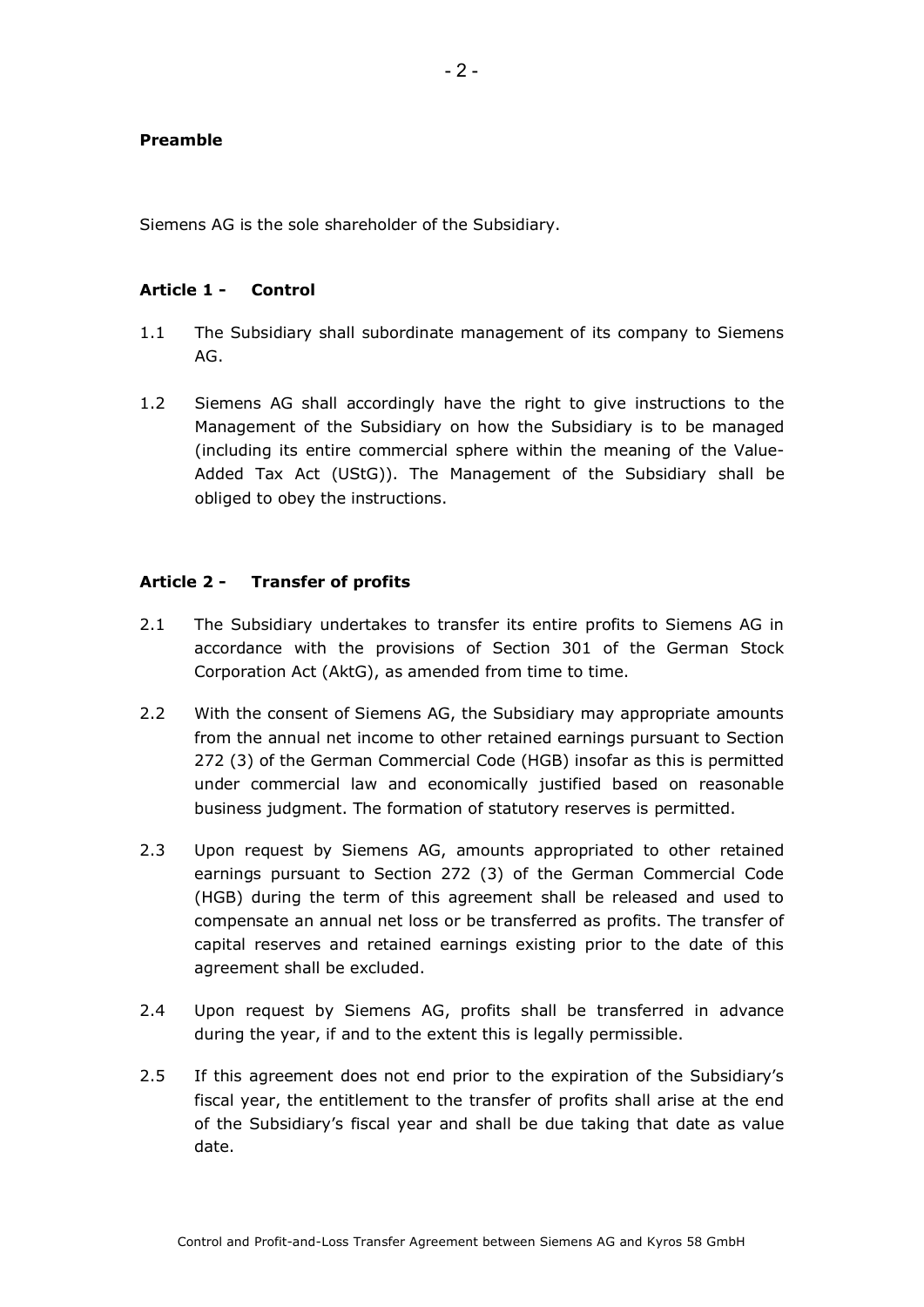2.6 The obligation to transfer profits shall apply retroactively as of the beginning of the Subsidiary's fiscal year in which this agreement becomes effective in accordance with Article 4.1.

# **Article 3 - Assumption of losses**

- 3.1 Siemens AG shall be obliged to assume the losses of the Subsidiary in accordance with the provisions of Section 302 of the German Stock Corporation Act (AktG), as amended from time to time.
- 3.2 If this agreement does not end prior to the expiration of the Subsidiary's fiscal year, the entitlement to the assumption of losses shall arise at the end of the Subsidiary's fiscal year and shall be due taking that date as value date.
- 3.3 The obligation to assume losses shall apply retroactively as of the beginning of the Subsidiary's fiscal year in which this agreement becomes effective in accordance with Article 4.1.

# **Article 4 - Effectiveness and term**

- 4.1 This agreement becomes effective upon registration in the register of companies at the registered office of the Subsidiary.
- 4.2 This agreement shall be concluded for an indefinite period of time. It may be terminated ordinarily upon three (3) months' notice prior to the end of the Subsidiary's fiscal year, but for the first time to the end of the Subsidiary's fiscal year that ends at least five (5) years in time after the beginning of the Subsidiary's fiscal year in which this agreement became effective. In addition to the above notice period, Siemens AG can terminate this agreement ordinarily at any time upon two (2) weeks' prior notice once the minimum term specified in the above sentence has expired.
- 4.3 The right to terminate this agreement for good cause without observing a notice period shall remain unaffected. Good cause shall exist in particular in the event of insolvency, merger, split-up or liquidation of Siemens AG or the Subsidiary; it shall also exist if Siemens AG disposes of or contributes shares and thus no longer directly holds all the shares in the Subsidiary, or an outside shareholder participates in the Subsidiary for the first time within the meaning of Section 307 of the German Stock Corporation Act (AktG) as a result of Siemens AG disposing of or contributing shares. In the event that shares are disposed of or contributed, Siemens AG may also terminate this agreement as of the date of conclusion of the promissory agreement relating to the disposal or contribution of the shares in the Subsidiary, effective the date of transfer of the shares or at an earlier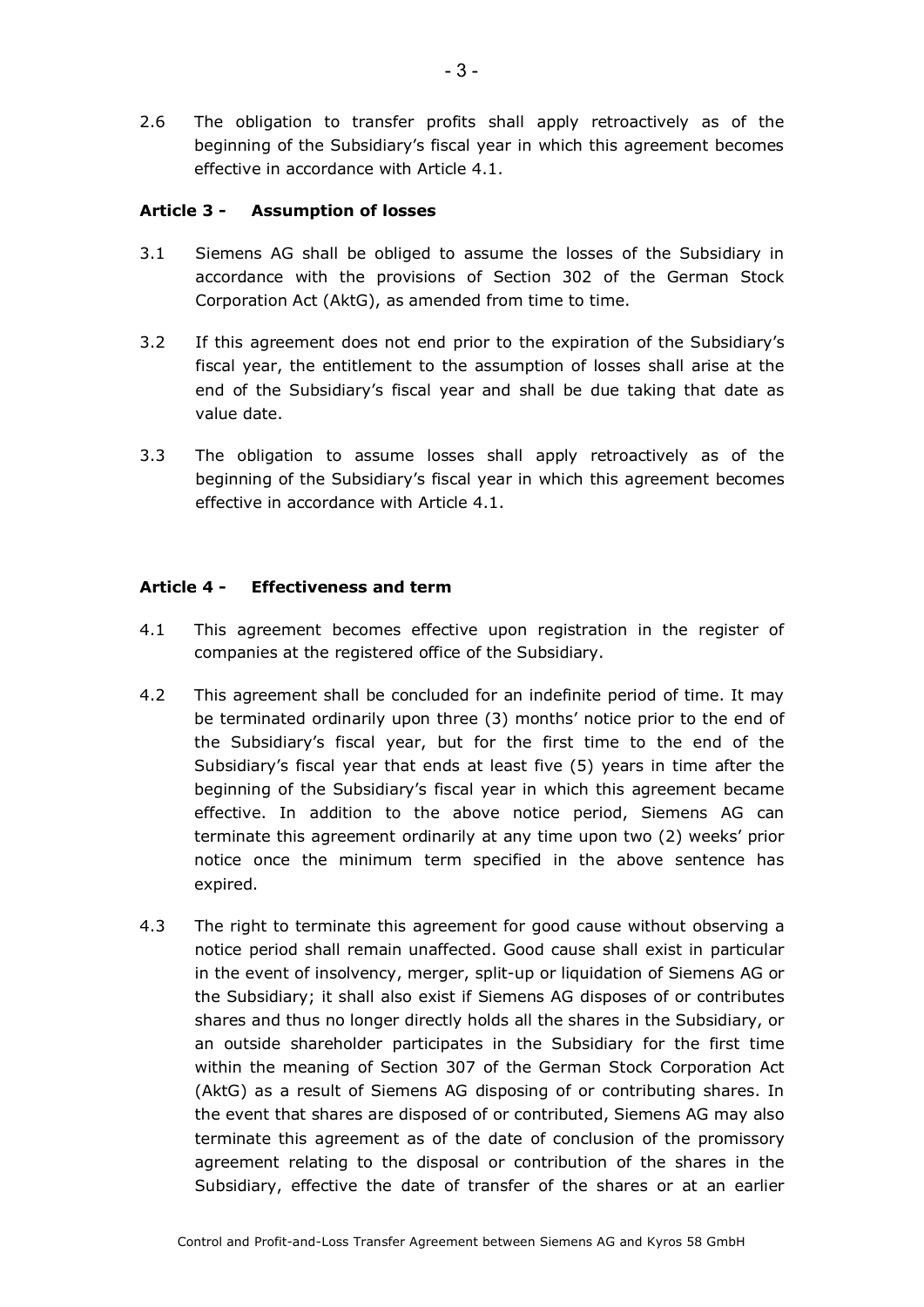date. Good cause shall also exist in the event of an initial public offering ("IPO") of the Subsidiary; in such a case, this agreement can also be terminated as of the date on which the prospectus is approved by the responsible authority, effective the date on which the IPO is completed (transfer of the shares to the investors) or at an earlier date.

4.4 Notice of termination of this agreement shall be given to the other party in writing.

## **Article 5 - Final provisions**

- 5.1 The interpretation of individual provisions of this agreement shall be subject to Section 14 and Section 17 of the German Corporation Tax Act (KStG), as amended from time to time.
- 5.2 Should any provision of this agreement be or become ineffective or unenforceable in whole or in part or should this agreement contain a gap, this shall not affect the validity of the remaining provisions of this agreement. In place of the ineffective or unenforceable provision, the parties shall agree on an effective or enforceable provision which, in its economic effect, comes as close as legally possible to that of the ineffective or unenforceable provision. In the event of a gap in this agreement, the parties shall agree on a provision that would have been intended, in light of the object and purpose of this agreement, had they considered the point on concluding this agreement.
- 5.3 If, under the terms of this agreement, a declaration is to be made in writing, such a declaration shall be signed by the declaring party, signing his/her name in his/her own hand, and transmitted to the other party as an original. The written form described above may not be replaced by the electronic form.
- 5.4 Place of performance and jurisdiction for both parties shall be Munich.

Munich, November 26, 2018

#### **Siemens Aktiengesellschaft**

[signed] [signed] Kaeser **Dr. Thomas** (President and Chief Executive Officer) (Member of the Managing Board)